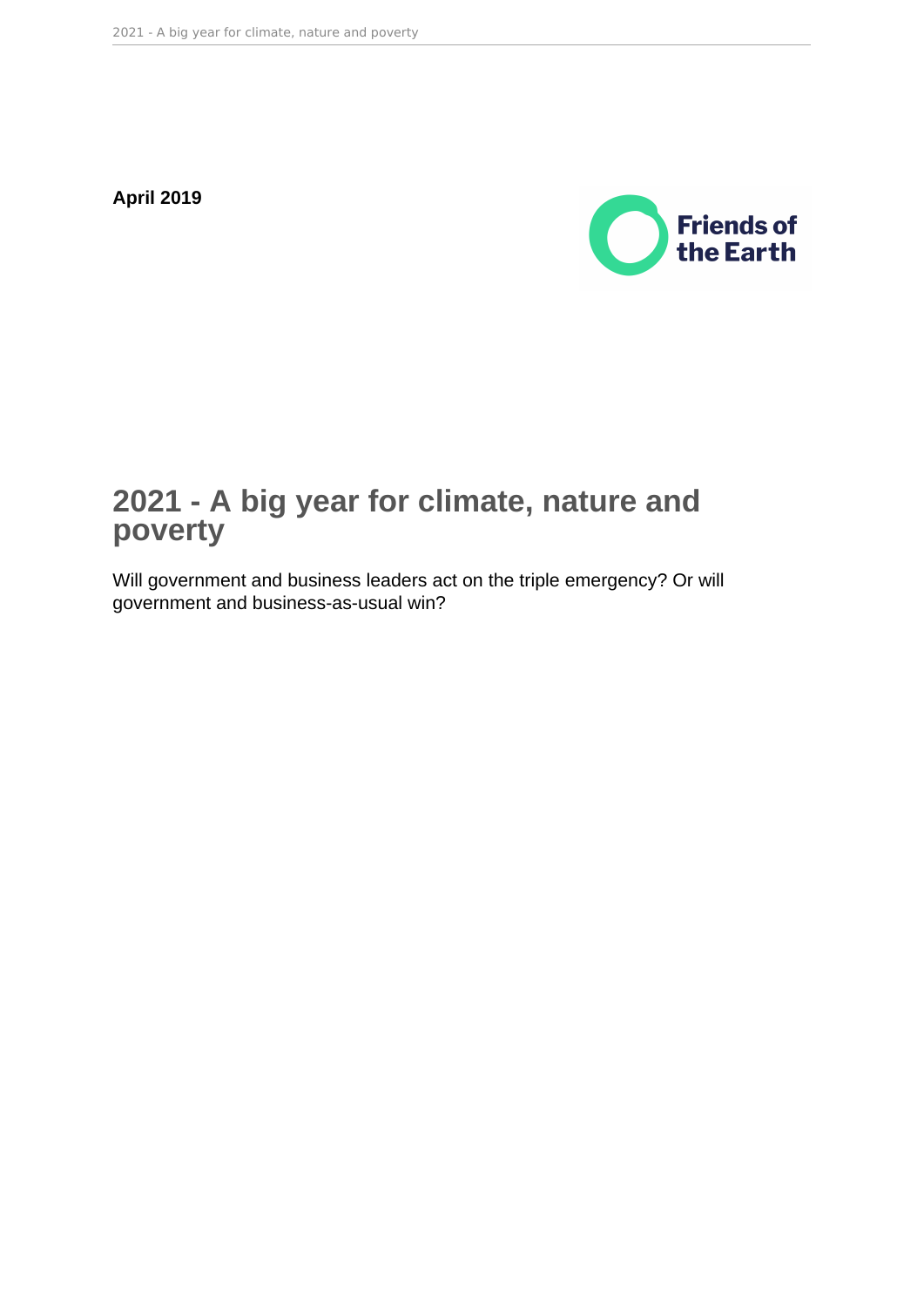The shock of the pandemic makes 2021 an even bigger year for setting the right course for the vital decade to 2030 if we are to make?sure life on Earth remains viable in the future. What would life be like in 2030 if governments and businesses got serious about restoring nature, stabilising our climate and making strides in human development and poverty reduction? What if these were no longer side issues but were daily priorities for all governments and every business, every day of every year until then?

2021 matters not just because of recovering post-pandemic. 2020 should have been the year when our governments and business leaders started turning hot air into lasting action.

## **Facing up to the triple emergency**

At the end of this year governments, businesses and civil society will strike major global deals on the triple emergency of human poverty and development, the state of nature and the changing climate.

We are already behind schedule. The window is closing but isn't locked and bolted yet. There are ways out, while we're still in control.

The pandemic did not stop everything in its tracks. Even during 2020 world leaders made big pledges for nature including national commitments to protect it more. And so far in 2021 we've seen them scale up their climate net zero aims.

Now all eyes are on the major UN conferences on nature in China in October and on climate change in Glasgow, UK?in November.

The delayed global deals of 2021 will test the ability of governments and businesses to lead and to change in the face of the evidence. In the past they've made grand speeches before heading back to their desks to carry on business as usual. But that's not tenable for the decade already blighted by the pandemic, lack of foresight and poor governance.

### **The evidence is in**

The pandemic kicked off the decade in which we could make our climate safer and start to restore nature. Either that or we'll lock in climate instability and nature's irrevocable decline, which are already undermining our ability to produce food and to address human development and poverty..

The evidence could not be clearer: the double trouble of climate instability and declining nature is now undermining life for humans.

We've had a run of the hottest years ever recorded and increasingly violent storms and weather extremes of heatwaves, flooding and droughts. Oceans are warming too fast for species to adapt in time (they can't just turn on the cold water tap). The evidence is that land and habitats are being so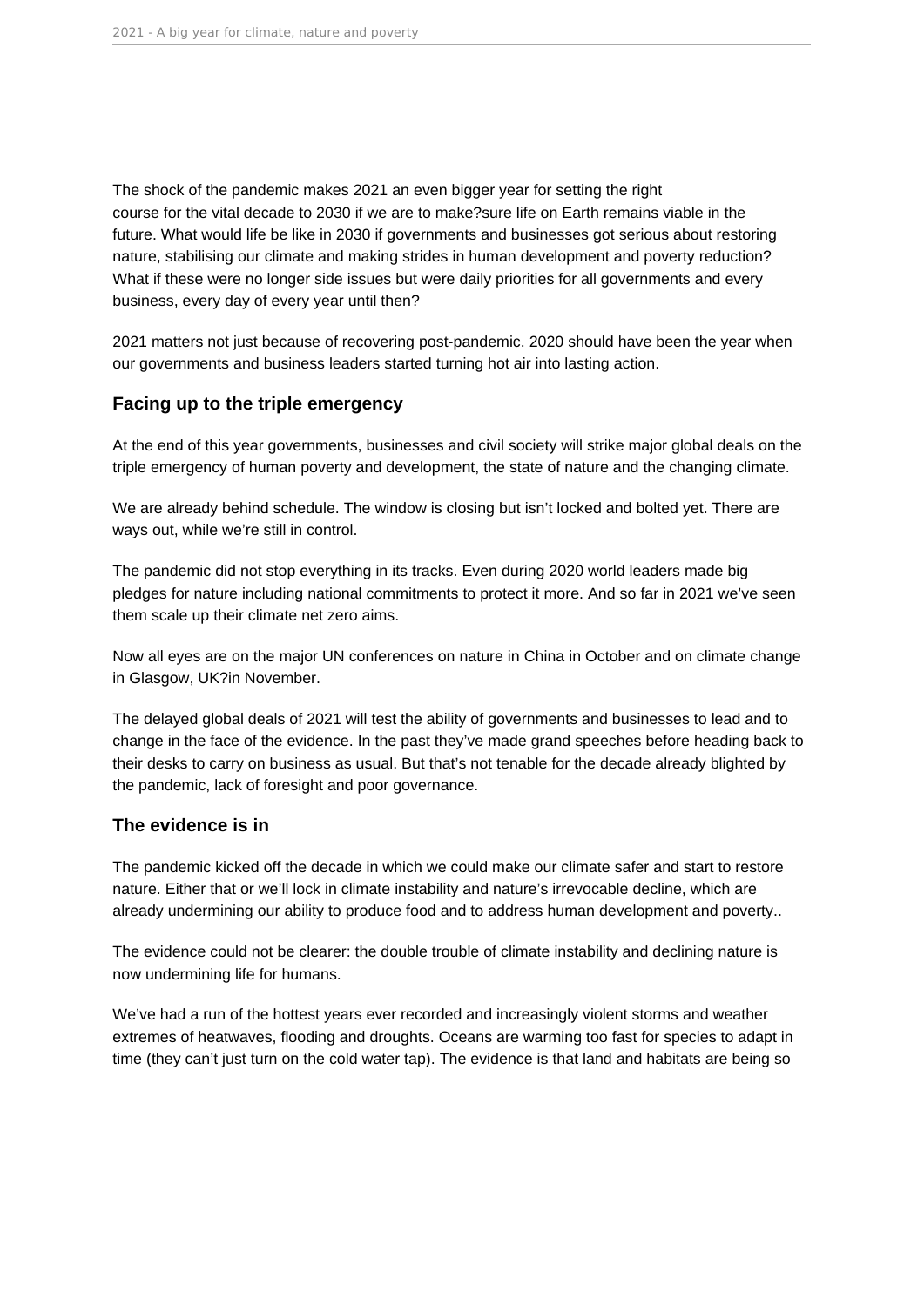degraded by harmful practices that they are becoming inhospitable and incapable of supporting species - including humans.

The effects can be seen with our own eyes. Here in the UK many communities and businesses on the the low-lying east coast are vulnerable to sea level rise. Land is already being lost to the sea and plans are in hand not just to strengthen sea defences, but to use natural habitats such as newly created wetlands as buffer zones to help protect lives, livelihoods and property.

Meanwhile, on the other side of the world the Great Barrier Reef, Australia's top visitor attraction and natural wonder, is being allowed to die. The corals and the countless species they've supported for millennia can't cope with even tiny changes in ocean temperatures and the acidic conditions climate change is causing. Pesticide run-off from the mainland and dumping mining waste at sea don't help.



Pixabay

The Amazon is on fire thanks to political indifference. Other great forests in southeast Asia and Africa are also threatened.

Even the USA - bastion of climate change denial - is routinely experiencing climate breakdown and lack of resilience, from Californian wildfires to the Texas blackout when temperatures dropped as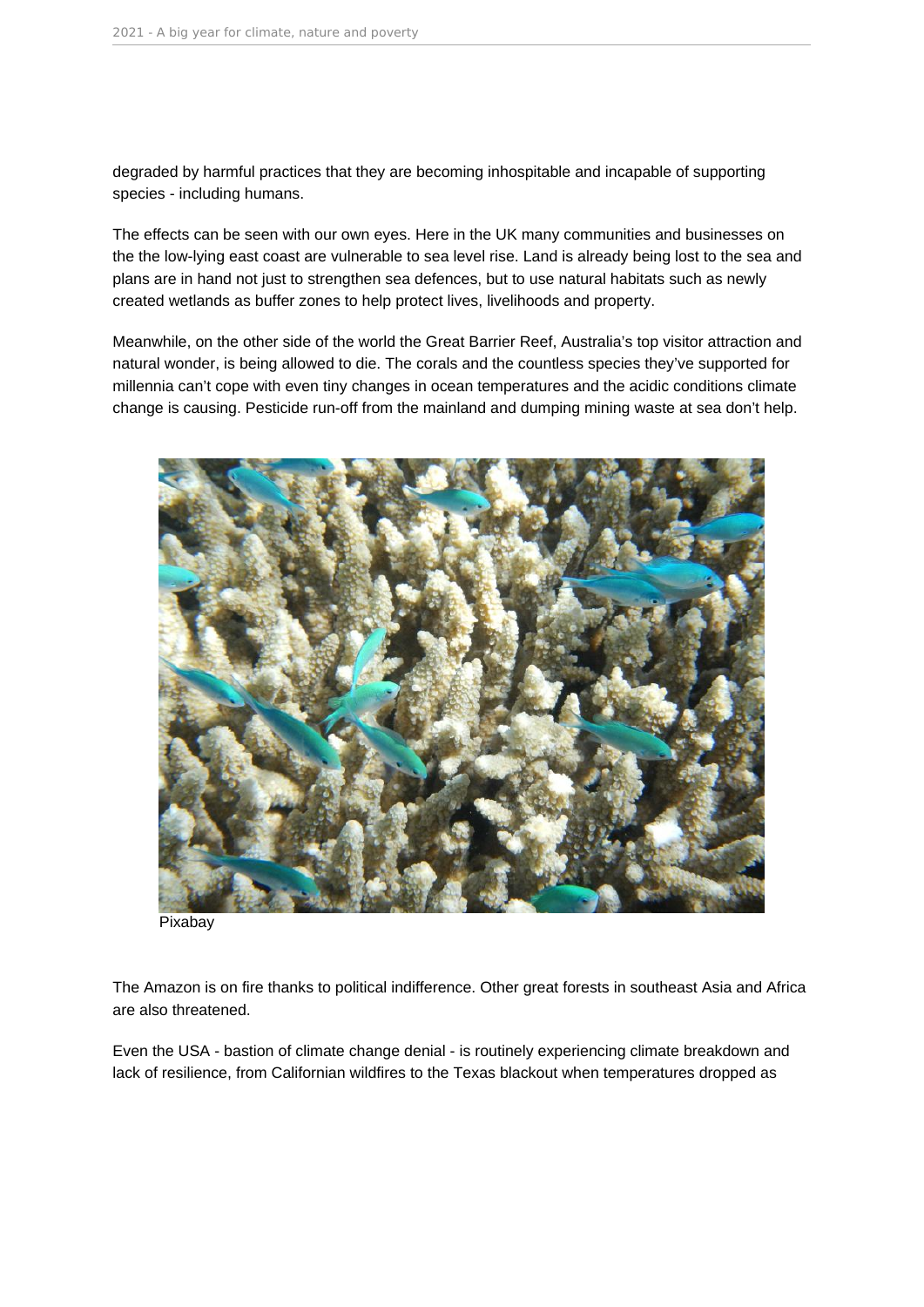low as –22°C, more than forty degrees below typical February temperatures, affecting 4.3 million Texans.

Just a few examples, worlds apart but on the same planet we all depend on and which no space race to Mars can replace.

#### **20:20 vision**

Climate change is not a new issue. Friends of the Earth has been working on it since the 1980s. In 2008 we secured the world-leading Climate Change Act, requiring the UK government to ratchet down climate emissions, to set us on the path to a cleaner and greener economy and society.

And as far back as 1992's Rio Earth Summit, we championed the join-up between concerns for our environment and action on poverty and hunger and to boost and sustain human and economic development – sustainable development for short.

Now, millions of people are marching in climate strikes to demand that their leaders and the powerful change direction. Expect more because this is not going away.

#### **It's everyone's business, especially business**

Business has much to answer for. The pursuit of profit from pollution, destruction and exploitation is implicated in the state we are all in.

There are signs that some business leaders know that a belief in business-as-usual approaches is running out of road. Their practices are coming under greater scrutiny, not least from public opinion and consumer expectations of brands.

Influential investors are increasingly sceptical of businesses that insist that we have to grow the economy in the same ways that have caused the triple emergency in the first place. They no longer believe in the usual practices as a safe place for their money.

Having begun as a way to boost global business growth with exclusive winter business bashes in Davos, the World Economic Forum now routinely reports that the main risks facing business and society are inaction on climate change, erosion of our natural environment and extreme weather, like swings between floods and drought.

#### **Will the adults in the room please stand up?**

It's easy to be distracted by the antics and inward-looking world view of leaders such as Trump, Bolsonaro and others who dismiss the evidence (and the scientists who give it) and who push simplistic solutions to complex problems.